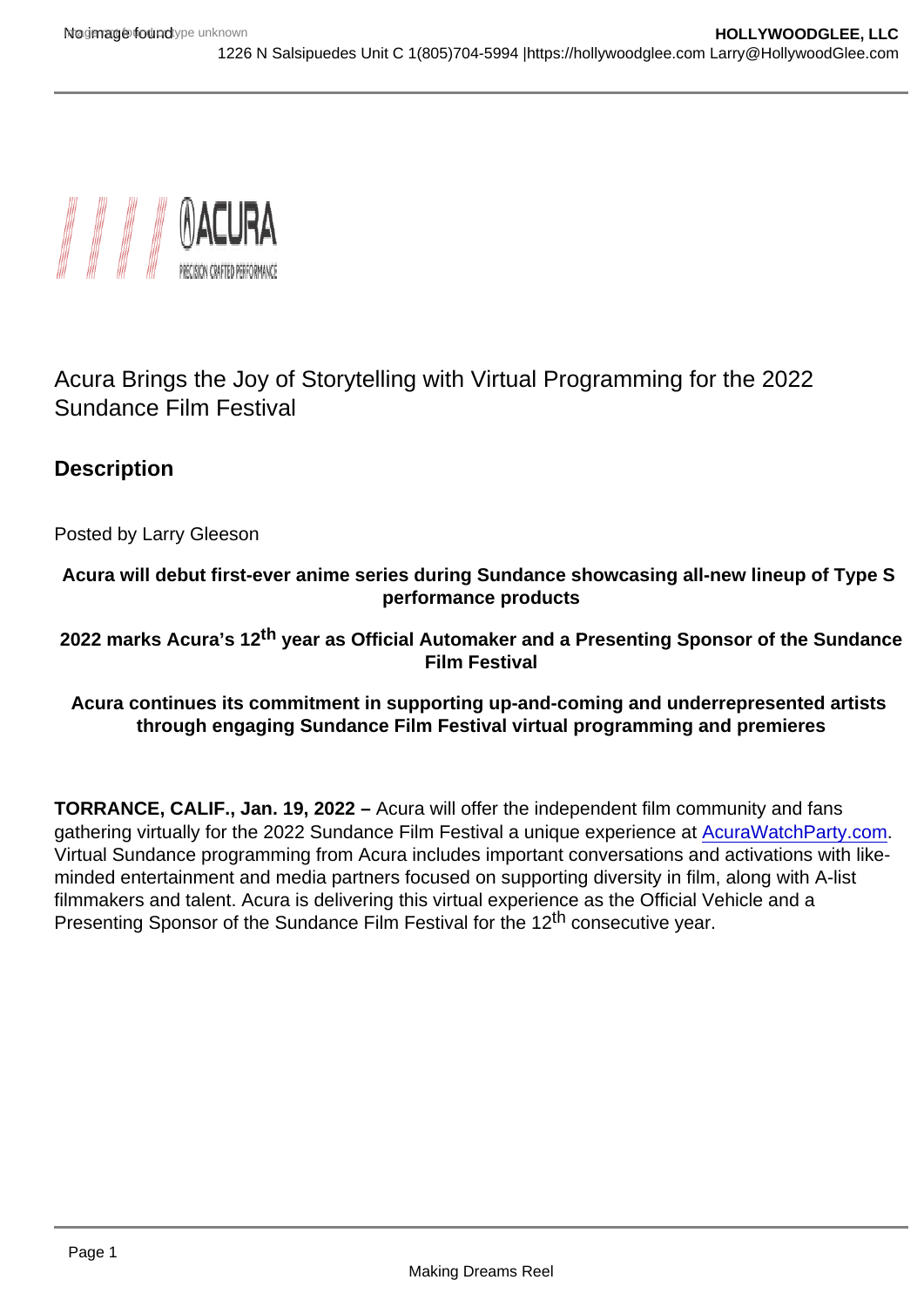Acura also will present some of Sundance 2022's most highly anticipated virtual premieres, while bringing the spirit of the festival and joy of the movies to film fans. To maintain the excitement in a COVID-safe environment, the automaker is sending hundreds of Acura Watch Party Kits filled with movie passes, snacks, and Sundance-themed swag to customers, filmmakers, talent, and partners to enjoy the Sundance experience from the comfort of their homes. Additionally, Acura is sending their Watch Party Kits to film students at various universities and colleges across Utah. These schools all have the opportunity to participate in the Festival through the free Local Lens initiative and Student Screening Program, and the Watch Party Kits provide students with even greater access to Sundance, furthering Acura's mission of supporting up-and-coming filmmakers and artists.

Embracing the creative spirit of the Sundance film community, Acura is debuting a new four-part anime series, Chiaki's Journey, during the Festival. Chiaki's Journey features a young hero's quest to overcome multiple challenges on her path toward victory while offering viewers a first look at Acura's trio of all-new Type S performance models: 2022 TLX Type S sport sedan, 2022 MDX Type S 3-row SUV, and 2022 NSX Type S supercar. Preview Chiaki's Journey, here: <https://acura.us/ChiakisJourneyBackstoryTeaser>. And for more information on Chiaki's Journey and the Acura Type S lineup, visit [acura.com/type-s.](https://www.acura.com/type-s)

A full slate of Acura at Sundance creative programming will be available virtually for fans and filmmakers alike during the fest. Acura's dedication to highlighting marginalized voices and furthering representation of all communities through film includes teaming with [Outfest](http://www.outfest.org) , the nonprofit organization that creates visibility to LGBTQIA+ storytellers and builds empathy to drive meaningful social change. Acura also will host panels and a networking event with the Latino Filmmakers Network , whose mission is to connect, inspire, educate and create opportunities for Latinos while promoting diversity and inclusion in the entertainment industry.

Virtual programming schedule from the [AcuraWatchParty.com](http://acurawatchparty.com/) digital space includes :

- Thursday, January 20
- Acura to debut Chiaki's Journey anime series featuring all-new Type S performance product lineup.
- Saturday, January 22 Monday, January 24 Acura Celebrates the LGBTQ+ Community with Outfest
- Acura will present the annual Outfest Queer Brunch (Sunday, 1/23), panels, Sundance Selected Film Celebrations, meet-ups, and more.
- Monday, January 24 The Latino Filmmaker Network presented by Acura
- The Latino Filmmaker Network will host panels and a networking event.

Additionally, Acura has once again partnered with IMDb to bring exclusive video content from the top